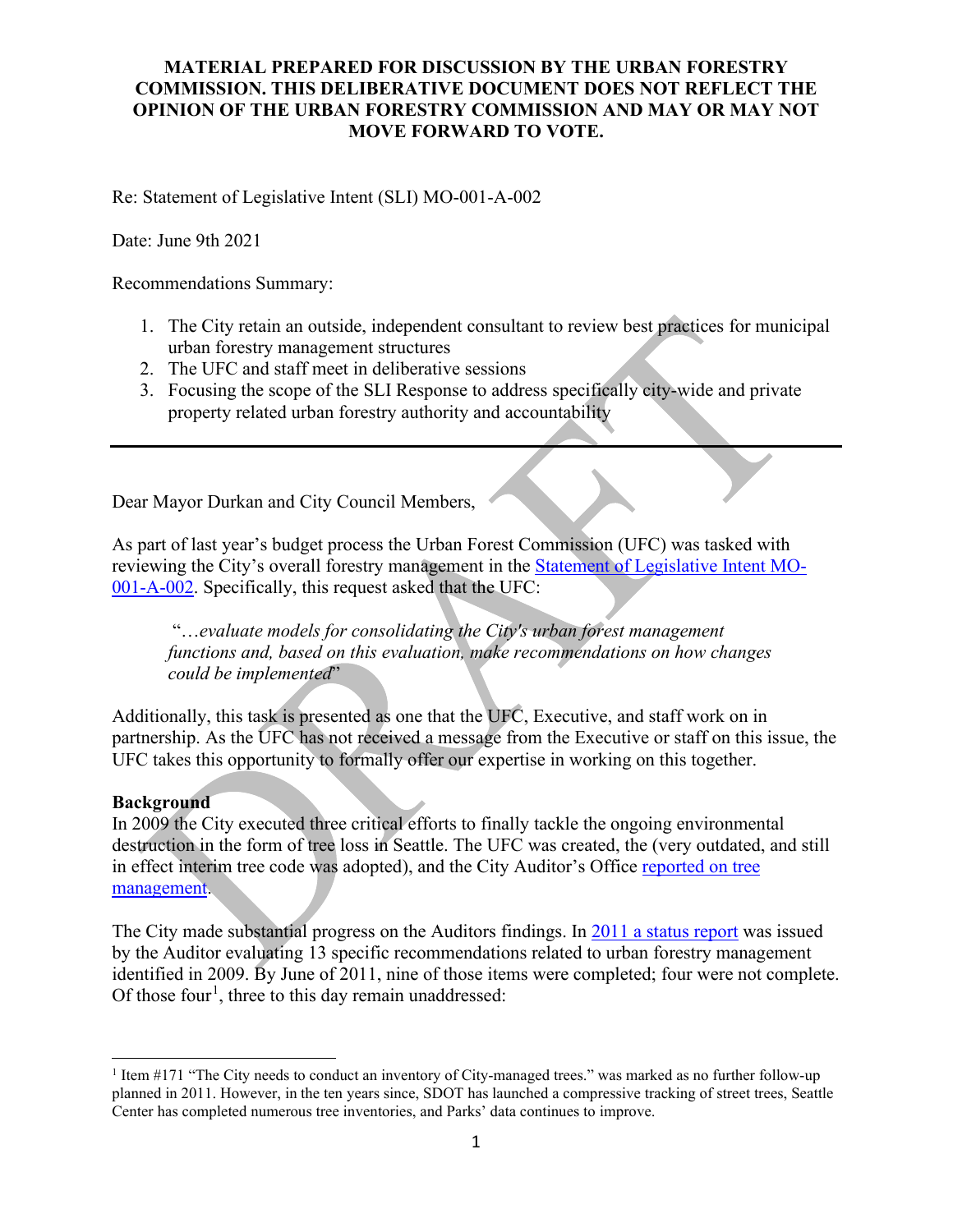#*163 - The City should adopt new tree regulations for tree protection on private property.*

and associated:

*#164 - The Department of Planning and Development needs to conduct an analysis to determine resource needs for implementing the new tree regulations*

Tragically, both items are noted in the report as having implementation dates of 2012. The UFC looks forward to continuing work on tree regulations with Staff, Council, and the Executive with an adoption goal of this year, 2021.

The remaining item relates to the SLI and the City-wide management of the urban forest:

#174 - *The Mayor or the City Council needs to clarify the Office of Sustainability and Environment's roles regarding its authority and accountability for implementing the Urban Forest Management Plan (UFMP).*

and associated note:

*The City needs to have a single, executive-level official or entity that has clear authority and accountability for 1) implementing the UFMP's goals, 2) setting program priorities, and 3) resolving conflicts)*

It is the understanding of the UFC that addressing these remaining challenges, and the accelerating tree loss in the city, is the goal of the SLI MO-001-A-002. The City still does not have a single entity that has clear authority and accountability, particularly when it comes to trees on private property, and the UFC believes that such authority would improve the urban forest and health and wellbeing of the city. Related, the SLI outlines:

*"…evaluation should consider whether to transfer staff and regulatory authority from SDCI and SDOT to another department or office in order to improve Seattle's urban forest, particularly in regards to the removal of trees."*

SDCI is currently accountable for the majority of trees in the city, vast a majority of available planting space, and the management of the trees under greatest threat. SDOT, along with SSC manage private and public trees associated with the ROW. SDOT has continually revised its tree management practices over the past decade and now is a leader within the city when it comes to tree tracking and accounting, tree protection, maintenance, permitting, and tree-care provider management. SDCI is still delinquent on action related to the 2009 and 2011 auditors report, [Director's Rule13-2020](http://www.seattle.gov/Documents/Departments/UrbanForestryCommission/Resources/07.16.2020%20DDR2020-13.pdf) superseding DR 16-2008, required enforcement and tracking of expectational trees under existing SMC 25.11.090 and [MHA legislation Ord 125791,](https://seattle.legistar.com/View.ashx?M=F&ID=7107428&GUID=DF534001-39D2-46BF-9FF8-A1B650A5C041) [Council](http://clerk.seattle.gov/search/resolutions/31902)  [Resolution 31902](http://clerk.seattle.gov/search/resolutions/31902) and [Executive Order 2017-11.](http://www.seattle.gov/Documents/Departments/UrbanForestryCommission/2018/2018docs/TreeExecOrder2017-11FINAL.pdf)

## **Recommendations**